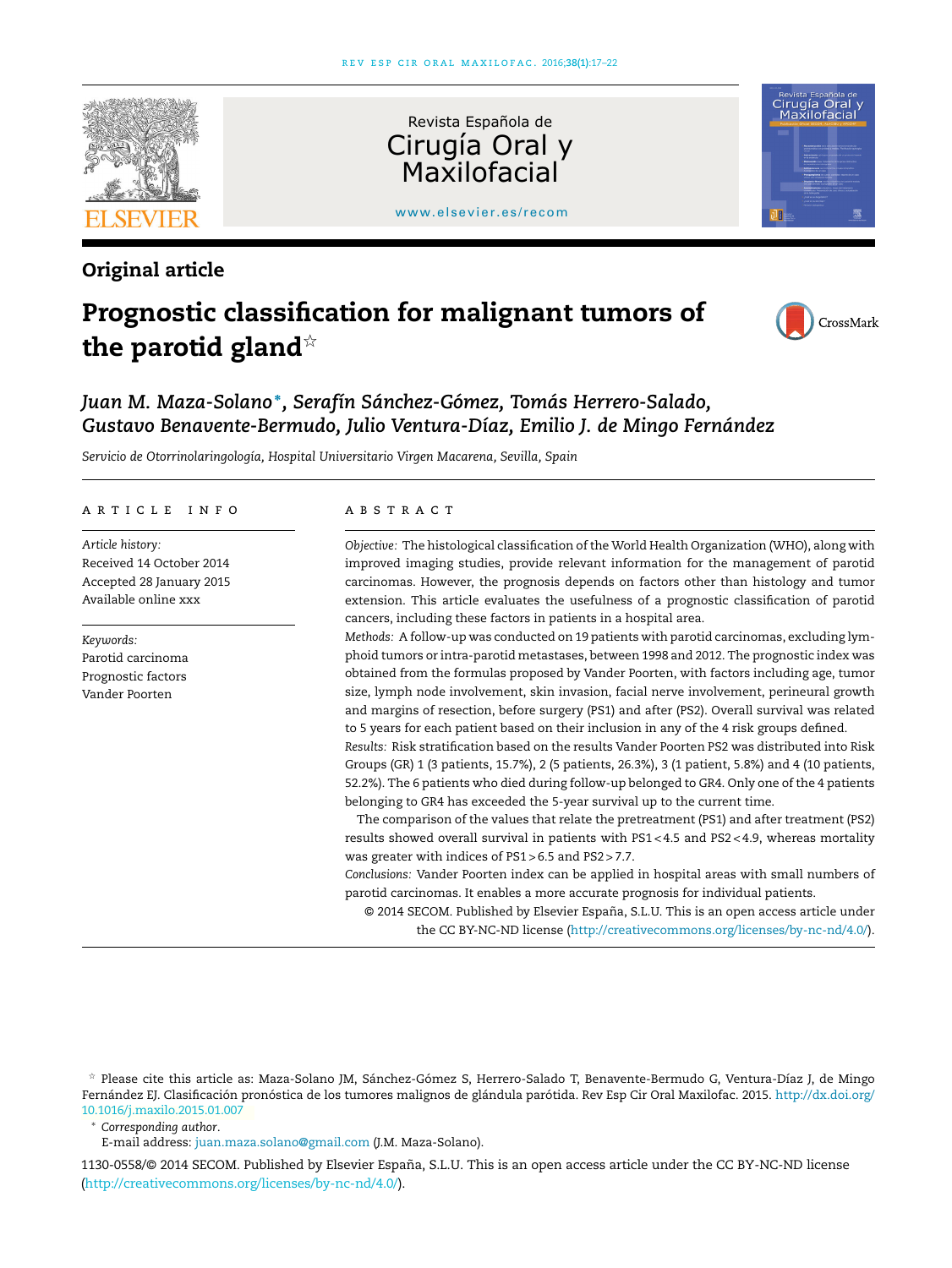#### Clasificación pronóstica de los tumores malignos de glándula parótida

#### r e s u m e n

*Objetivo:* La clasificación histológica de la Organización Mundial de la Salud (OMS) junto con mejores estudios de imagen aportan información relevante para el manejo de los cánceres de parótida. Sin embargo, su pronóstico depende de otros factores diferentes de la histología y la extensión tumoral. El presente trabajo valora la utilidad de la clasificación pronóstica de Vander Poorten creada en 1999 de los cánceres parotídeos que incluye todos estos factores en los pacientes de nuestro medio.

*Métodos:* Seguimiento de 19 pacientes con carcinomas de parótida distintos de tumores linfoideos o metástasis intraparotídeas entre los años 1998 y 2012. Se obtuvo su índice pronóstico a partir de las fórmulas propuestas por Vander Poorten, que incluyen los factores de edad, tamaño tumoral, afectación ganglionar, invasión cutánea, afectación del nervio facial, crecimiento perineural y márgenes de resección, antes de la cirugía (PS1) y después (PS2). Se relacionó la supervivencia global a los 5 años de cada paciente a partir de su inclusión en alguno de los 4 grupos de riesgo definidos.

*Resultados:* La estratificación de riesgo de Vander Poorten según los *resultados PS2* se distribuyó en grupos de riesgo (GR) 1 (3 pacientes, 15,7%), 2 (5 pacientes, 26,3%), 3 (un paciente, 5,8%) y 4 (10 pacientes, 52,2%). Los 6 pacientes que fallecieron durante el seguimiento pertenecían al GR4. De los 4 supervivientes del GR4 solo uno ha superado el seguimiento de 5 años.

La comparación de las medias que relacionan las variables de resultado pretratamiento (PS1) y postratamiento (PS2) mostró una mejor supervivencia global en los pacientes con valores de PS1 < 4,5 y PS2 < 4,9, mientras que la mortalidad fue mayor a partir de los índices de PS1 > 6,5 y PS2 > 7,7.

*Conclusiones:* El índice de Vander Poorten es aplicable en áreas hospitalarias con escaso número de carcinomas de parótida. Permite establecer un pronóstico de supervivencia más certero sobre pacientes individuales.

© 2014 SECOM. Publicado por Elsevier España, S.L.U. Este es un artículo Open Access bajo la licencia CC BY-NC-ND (http://creativecommons.org/licenses/by-nc-nd/4.0/).

#### Introduction

Malignant tumors of the parotid gland are characterized by a low incidence (1–3% of all head and neck cancers) and a marked histopathological heterogeneity.<sup>1</sup> Approximately 70% of the malignant tumors of the major salivary glands are located in the parotid glands.<sup>2</sup>

Initially, the diagnosis is clinical, and requires fine-needle aspiration biopsy (FNAB) to determine the nature of the tumor. Computed tomography (CT) and magnetic resonance imaging (MRI) are key elements in the anatomical study, preoperative evaluation and determination of the extension.<sup>3</sup>

The treatment of choice is always parotidectomy, with preservation of the facial nerve whenever possible. $4,5$  The need for radiotherapy,<sup>6</sup> chemotherapy or cervical lymph node dissection will depend on the stage, aggressiveness and histological type of the tumor.

At the present time, there is no standardized approach to the management of cancer of the major salivary glands because of the many subtypes, each with a unique molecular background and variable clinical behavior. $7$  Even so, locoregional control of the cancer is satisfactory and the most common cause of treatment failure is the development of distant metastasis.<sup>8</sup> Although the control of the disease continues to be variable, it would be possible to predict the prognosis in individual patients using multivariate analysis.

The ability to predict the prognosis in these cancers would make it possible to know what course the disease will take.

The risk stratification model proposed by Vander Poorten et al. $9$  as a predictive index could prove to be useful, as it interrelates many of the variables that influence prognosis and survival in patients with parotid carcinomas: age at diagnosis, tumor size, lymph node involvement, skin invasion, facial nerve involvement, perineural growth and resection margins. In this approach, all these factors are examined before and after the proposed treatment.

#### Methods

For this study, we chose to use the prognostic index devised by Vander Poorten et al., $4,9$  which establishes 2 numerical values to estimate the probability of survival according to the results of the formulas, expressed as the prognostic score (PS) before treatment (PS1) and afterwards (PS2).

In this case, we divided the results into 4 groups, going from lower risk to higher based on the posttreatment scoring system described by Vander Poorten et al. $4,9$  in their original study: risk group [RG]1: <3.99; RG2: 3.99–4.80; RG3: 4.81–5.67 and RG4: >5.67. In accordance with the data obtained, the numerical result was used to establish the prediction for the population-based overall survival in our regional health area among patients diagnosed from 1998 to 2012 and having

*Palabras clave:* Carcinoma parotídeo Factores pronósticos Vander Poorten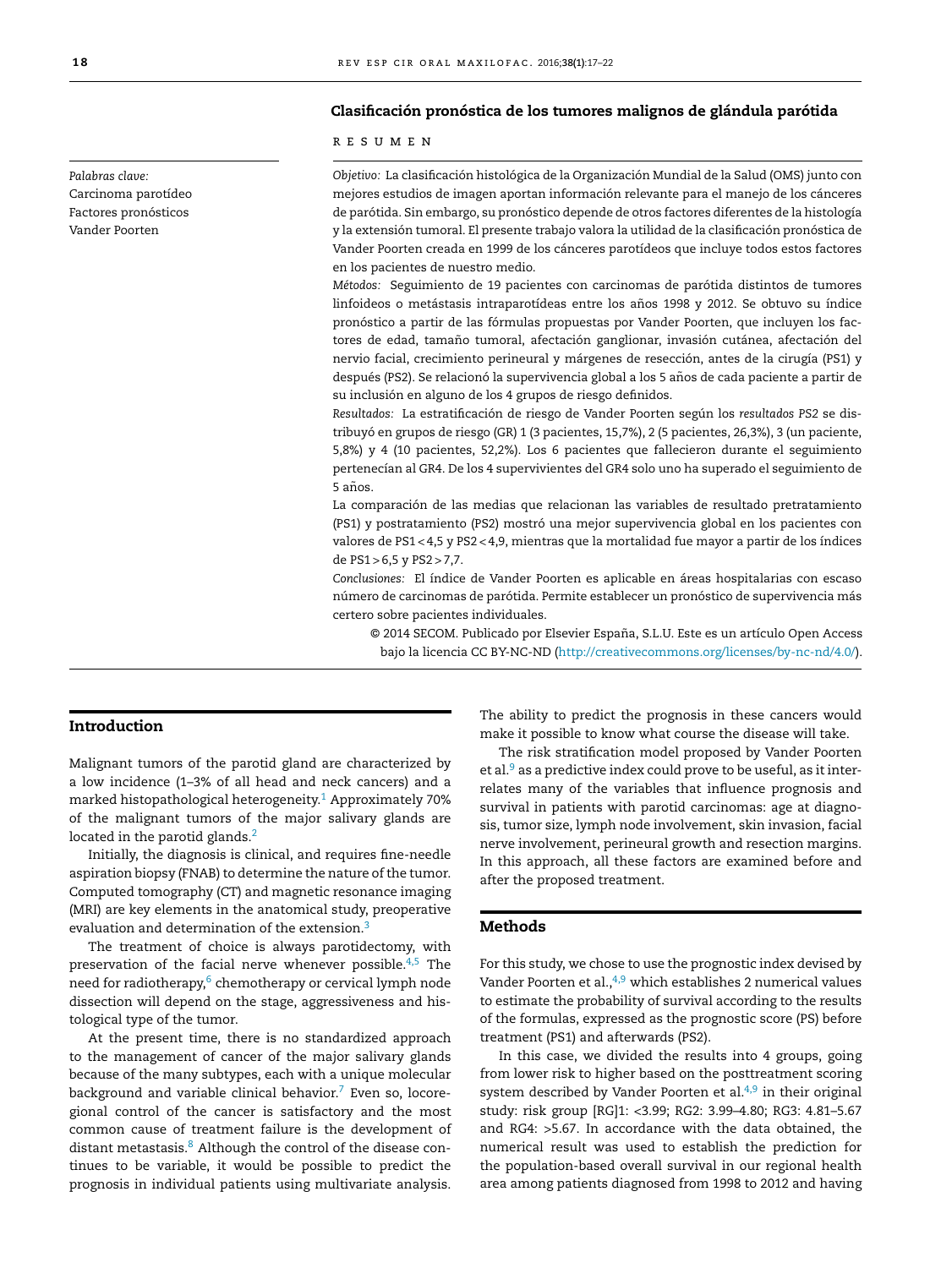#### Table 1 – Malignant tumors of the major salivary glands.

Malignant tumors of the major salivary glands (WHO, 2005)<sup>7</sup> Acinic cell carcinoma Mucoepidermoid carcinoma Adenoid cystic carcinoma Polymorphous low-grade adenocarcinoma Epithelial-myoepithelial carcinoma Clear cell carcinoma (not otherwise specified) Basal cell adenocarcinoma Sebaceous carcinoma Sebaceous lymphadenocarcinoma Cystadenocarcinoma Low-grade cribriform cystadenocarcinoma Mucinous adenocarcinoma Oncocytic carcinoma Salivary duct carcinoma Adenocarcinoma (not otherwise specified) Myoepithelial carcinoma Carcinoma ex pleomorphic adenoma Carcinosarcoma Metastasizing pleomorphic adenoma Squamous cell carcinoma Small cell carcinoma Large cell carcinoma Lymphoepithelial carcinoma Sialoblastoma

Malignant tumors of the major salivary glands, updated by the World Health Organization (WHO) in 2005.

undergone a maximum follow-up of 5 years. We also compared the mean scores obtained with the Vander Poorten index to relate the outcome variables, PS1 and PS2, to overall survival.

We conducted a retrospective cross-sectional study involving the patients in the area covered by our hospital (population 551,856) who had been diagnosed with any of the malignant parotid tumors included in the 2005 classification of the World Health Organization (WHO)<sup>7</sup> (Table 1) and had undergone surgery, surgery plus radiotherapy, or surgery plus radiotherapy and chemotherapy. The patients also had to have undergone proper clinical staging according to the 2010 TNM classification of the American Joint Committee on Cancer (AJCC), where T refers to the size of the lesion, N to the existence of cervical lymph node metastases and M to distant metastases. We excluded patients with malignant tumors of the major salivary glands not located in the parotid gland, with malignant parotid tumors not included in the 2005 WHO classification (Table 1) or with nonepithelial parotid metastases, as well as those who did not meet the inclusion criteria.

The patients with parotid carcinomas diagnosed from 1998 to 2012 were identified by searching the database of the pathology department of our hospital (Microsoft Excel). The clinical review was carried out using electronic information systems and electronic health records (Medicx, Medicx 3 and Diraya), and resorting to the manual review of the medical records in specific cases.

The statistical analysis for the descriptive study and multivariate comparison of arithmetic means was performed with the Statistical Package for the Social Sciences (SPSS) software. For the statistically significant variables, both the hazard ratio

## Table 2 – Vander Poorten prognostic indices.

PS1: 0.024A + 0.62P + 0.44T+ 0.45N + 0.63S + 0.91F PS2: 0.018A + 0.39T+ 0.34N + 0.7S + 0.56F + 0.78PG + 0.65PM

The prognostic index of Vander Poorten et al.,<sup>4,9</sup> calculated according to the pretreatment (PS1) and posttreatment (PS2) scores, depends on patient age, pain, TNM classification, skin invasion, facial nerve dysfunction, perineural invasion and surgical margin status.

A: age; F: facial nerve dysfunction; N: clinical N classification; P: pain at presentation; PG: perineural invasion; PM: surgical margins; S: skin invasion; T: clinical T classification.

and its 95% confidence interval were determined, with a *p* value < 0.05.

The prognostic score for each patient was calculated in accordance with the Vander Poorten indices. $4,9$  The PS1 prognostic score corresponded to the preoperative values and PS2 to the postoperative findings (Table 2).

## Results

Of the 30 cases of malignant parotid tumor recorded in our hospital from 1998 to 2012, we included the 19 patients who had had carcinomas, excluding 6 lymphoid tumors and 5 parotid metastases.

The age range at diagnosis was 20–84 years, with a mean age of 61.7 years and a standard deviation of 16.8. Eleven of the 19 patients were men.

When the cancers were grouped according to the histological classification of malignant major salivary gland tumors  $(WHO, 2005)$ , $7$  there was a predominance of mucoepidermoid carcinomas (36.8%) and of epidermoid carcinomas (26.3%), which was surprising, as the latter are uncommon in our patient population (Fig. 1).

At the time of diagnosis, pain was recorded in 6 patients (31.6%), 42.1% presented with skin evasion, 4 patients (21.05%) reported some degree of facial paresis or paralysis prior to surgery and surgical margin involvement was observed in 11 (57.8%).

The distribution according to the 2010 TNM classification of the AJCC differed depending on whether it was clinical or histopathological (Table 3). According to clinical TNM staging, 2 patients (10.5%) were T1, 7 (36.8%) T2, 6 (31.5%) T3 and 4 (21.2%) T4. In 12 cases (61.5%), there were no lateral cervical lymph node metastases (N0); 3 patients (15.7%) were N1 and 4 (21.2%) were N2). Distant metastases were recorded in 2 patients (10.5%). In the pathological TNM, 2 patients (10.5%) were T1, 5 (26.35%) T2, 5 (26.35%) T3 and 7 (36.8%) T4. Twelve patients (61.5%) were N0, 3 (15.7%) were N1 and 4 (21.2%) were N2. Distant metastases were found in 2 patients (10.5%).

A total of 17 patients (89.5%) underwent total or partial parotidectomy and adjuvant radiotherapy (Table 3) with curative intent; 6 of them (35.2%) had some type of postoperative facial nerve dysfunction. At the time of writing, 1 patient (5.8%) was receiving palliative treatment with chemotherapy due to inoperable disease recurrence. The 2 patients (10.5%) who had not undergone either surgical treatment or radiotherapy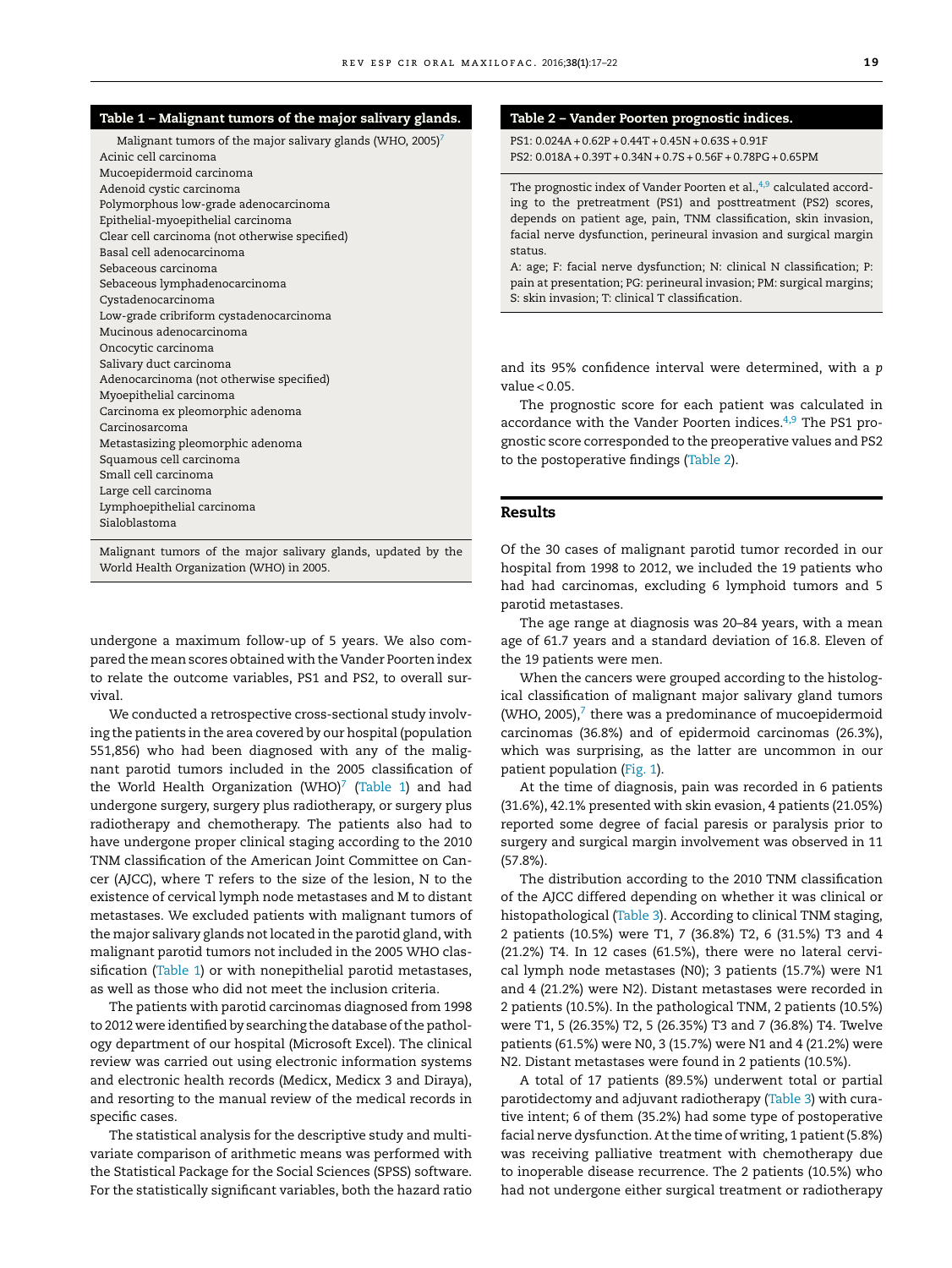| Table 3 - Classification, outcome and characteristics of the study patients. |                          |                          |                              |                     |                             |      |                 |                    |                     |                |  |
|------------------------------------------------------------------------------|--------------------------|--------------------------|------------------------------|---------------------|-----------------------------|------|-----------------|--------------------|---------------------|----------------|--|
| Patient<br>no.                                                               | Type of carcinoma        | <b>TNM</b><br>(clinical) | <b>TNM</b><br>(histological) | Clinical<br>stage   | Histological<br>grade       | PS1  | PS <sub>2</sub> | Risk<br>group (RG) | Treatment           | Survival       |  |
|                                                                              | Acinic cell carcinoma    | T2N0M0                   | T2N0M0                       | $_{\rm II}$         | $\rm II$                    | 3.97 | 4.45            | 2                  | $Surgery + RT$      | Yes            |  |
|                                                                              | Mucoepidermoid carcinoma | <b>T3N1M0</b>            | T4N1M0                       | III                 | IV                          | 6.11 | 6.92            |                    | $Surgery + RT$      | Yes            |  |
|                                                                              | Adenocarcinoma           | T3N0M0                   | T3N0M0                       | III                 | $\mathop{\rm III}\nolimits$ | 5.94 | 8.04            | 4                  | $Surgery + RT$      | No             |  |
|                                                                              | Acinic cell carcinoma    | T2N0M0                   | T2N0M0                       | $\overline{\rm II}$ | $\rm II$                    | 4.33 | 4.38            |                    | $Surgery + RT$      | Yes            |  |
|                                                                              | Epidermoid carcinoma     | T4N2M0                   | T4N2M0                       | IV                  | IV                          | 7.3  | 7.83            |                    | $Surgery + RT$      | No.            |  |
|                                                                              | Mucoepidermoid carcinoma | <b>T2N1M0</b>            | <b>T3N1M0</b>                | III                 | III                         | 6.32 | 6.67            |                    | RT                  | N <sub>o</sub> |  |
|                                                                              | Mucoepidermoid carcinoma | T2N0M0                   | T2N0M0                       | $\overline{\rm II}$ | $_{\rm II}$                 | 4.4  | 4.77            |                    | $Surgery + RT$      | Yes            |  |
| 8                                                                            | Cystadenocarcinoma       | T4N1M1                   | T4N1M1                       | IV                  | IV                          | 7.75 | 8.13            |                    | $RT + CT$           | N <sub>o</sub> |  |
| 9                                                                            | Large cell carcinoma     | T3N2M0                   | <b>T3N2M0</b>                | IV                  | IV                          | 5.88 | 8.08            | 4                  | $Surgery + RT$      | N <sub>o</sub> |  |
| 10                                                                           | Epidermoid carcinoma     | T3N0M0                   | T4N0M0                       | $\rm III$           | IV                          | 5.03 | 5.35            |                    | $Surgery + RT$      | Yes            |  |
| 11                                                                           | Salivary duct carcinoma  | T2N2M0                   | <b>T2N2M0</b>                | IV                  | IV                          | 6.26 | 7.97            | 4                  | $Surgery + RT$      | No.            |  |
| 12                                                                           | Epidermoid carcinoma     | T3N0M0                   | T3N0M0                       | $\rm III$           | III                         | 4.55 | 4.6             |                    | $Surgery + RT$      | Yes            |  |
| 13                                                                           | Epidermoid carcinoma     | <b>T4N0M1</b>            | T4N0M1                       | IV                  | IV                          | 5.28 | 6.09            | 4                  | $Surgery + RT + CT$ | Yes            |  |
| 14                                                                           | Epidermoid carcinoma     | T3N2M0                   | T4N2M0                       | IV                  | IV                          | 5.72 | 5.87            | 4                  | $Surgery + RT$      | Yes            |  |
| 15                                                                           | Mucoepidermoid carcinoma | T4N0M0                   | T4N0M0                       | IV                  | IV                          | 5.27 | 6.67            | 4                  | $Surgery + RT$      | Yes            |  |
| 16                                                                           | Mucoepidermoid carcinoma | T1N0M0                   | T1N0M0                       |                     |                             | 3.08 | 3.44            |                    | $Surgery + RT$      | Yes            |  |
| 17                                                                           | Mucoepidermoid carcinoma | T1N0M0                   | T1N0M0                       |                     |                             | 3.3  | 3.55            |                    | $Surgery + RT$      | Yes            |  |
| 18                                                                           | Myoepithelial carcinoma  | T2N0M0                   | T2N0M0                       | $\mathbf{I}$        | $\rm II$                    | 3.75 | 3.94            |                    | $Surgery + RT$      | Yes            |  |
| 19                                                                           | Mucoepidermoid carcinoma | T2N0M0                   | T3N0M0                       | $\mathbf{I}$        | III                         | 3.8  | 4.37            | 2                  | $Surgery + RT$      | Yes            |  |
| CT: chemotherapy; RT: radiotherapy.                                          |                          |                          |                              |                     |                             |      |                 |                    |                     |                |  |





Cystadenocarcinoma (5.3%)

Cystadenocarcinoma (5.3%)

Large cell carcinoma (5.3%)

Large cell carcinoma (5.3%)

 $\overline{\phantom{a}}$ 

the different histological types ቧ parotid carcinoma in our patient population, expressed a<br>G percentages.

were treated with radiation and chemotherapy with palliative intent (Table 3).

The overall 5-year survival rate was 60% (only 5 ቧ the 19 carcinomas were taken into account, as 4 of the ದ survivors had not yet completed 5 years ቧ follow-up ۹ the time ቧ<br>ሓ writing). Histological grades 1 and 2 were associated with 100% survival and grades 3 and 4 with a rate ቧ<br>ት 33%.

The distribution among the risk group (RG) defined ্ৰ the PS2 scores (Table ف were a<br>S follows: RG1, 3 patients (15.7%); RG2, ں patients (26.3%); RG3, ص patient (5.8%); and RG4, 10 patients (52.2%) (Fig. 2). The თ deaths corresponded to RG4 (100%).

The data ቧ<br>ሓ the 19 patients were introduced into the formulas provided for the Vander Poorten index,<del>م</del>، and the mean scores were compared to enable us to relate the pretreatment



group (RG). Bar graph showing the distribution ቧ the patients according to the risk group to which they belonged, expressed a<br>G percentages.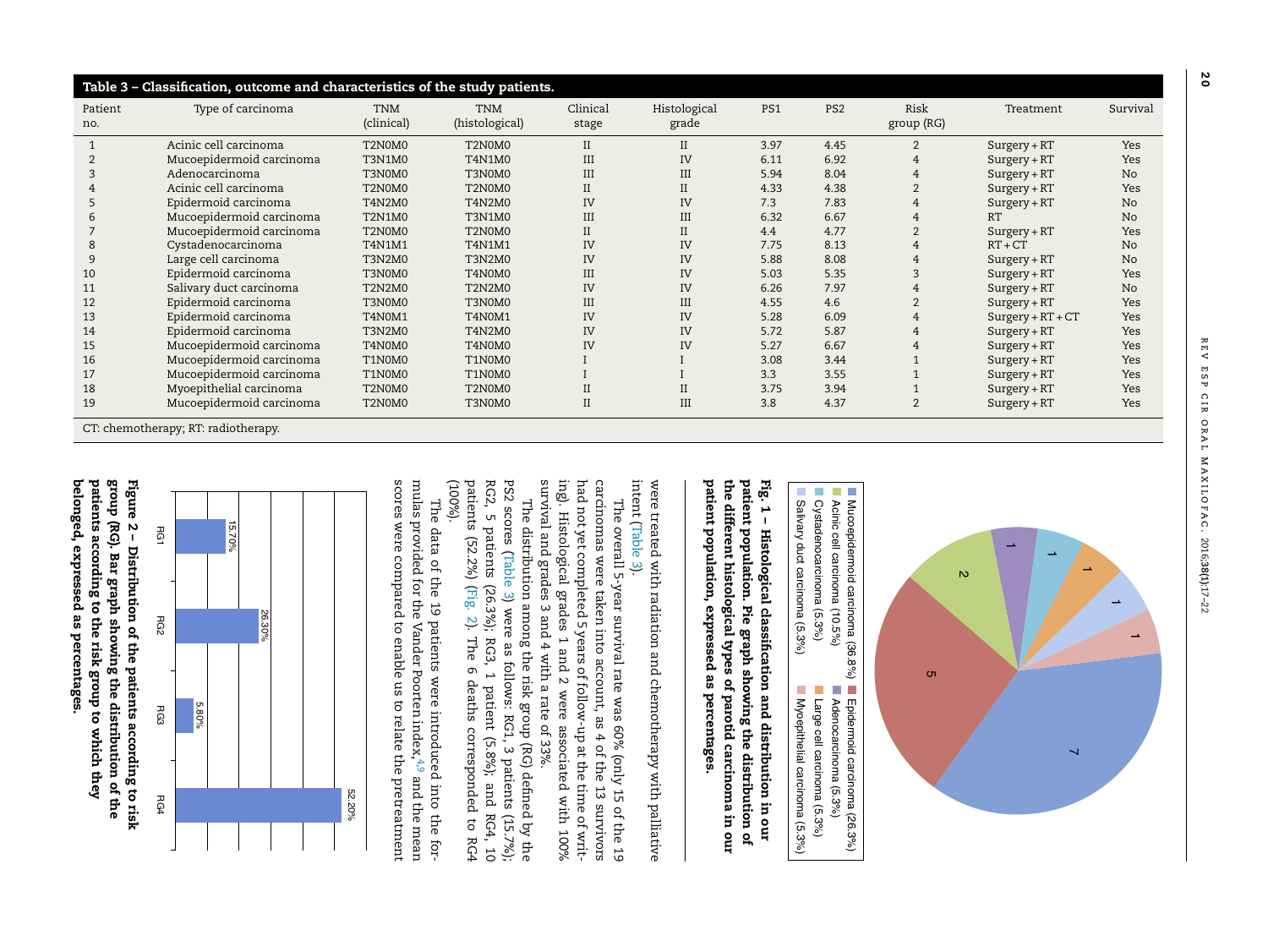| Table 4 - Results applied to Vander Poorten prognostic<br>indices. |        |      |      |  |  |  |  |  |
|--------------------------------------------------------------------|--------|------|------|--|--|--|--|--|
| Survival                                                           | Sample | Mean | SD   |  |  |  |  |  |
| Pretreatment (PS1)                                                 |        |      |      |  |  |  |  |  |
| Yes                                                                | 13     | 4.5  | 0.93 |  |  |  |  |  |
| No                                                                 | 6      | 6.5  | 0.76 |  |  |  |  |  |
| Posttreatment (PS2)                                                |        |      |      |  |  |  |  |  |
| Yes                                                                | 13     | 4.9  | 1.13 |  |  |  |  |  |
| No                                                                 | 6      | 77   | 0.55 |  |  |  |  |  |

The application of the Vander Poorten indices enabled the calculation of the pretreatment (PS1) and posttreatment (PS2) scores. The table shows the relationship between the mean scores and survival. PS: prognostic score; SD: standard deviation.



Figure 3 – Linear correlation representing survival. There is a linear correlation between the scores in the prognostic indices of Vander Poorten et al. and survival. The higher the score, the higher the probability of death and vice versa.

outcome variables (PS1) and the posttreatment findings (PS2) to patient survival. We found that there were differences in the survival rate that favored those patients with PS1 < 4.5 and PS2 < 4.9 over those with PS1 > 6.5 and PS2 > 7.7 (Table 4). Moreover, there was a linear correlation between the results (Fig. 3), since the patients with the lowest scores survived, whereas an increase in the score was accompanied by a higher mortality rate.

# Discussion

In 1991, Frankenthaler et al. $10$  conducted studies on the prognosis of malignant parotid tumors. They carried out a retrospective analysis of 178 patients, 59.9% of whom had been treated surgically, and the remaining 40.1% had undergone surgery and radiotherapy. The mean follow-up was 7.5 years from the time of diagnosis. They concluded that the prognosis depended on the tumor stage, tumor grade, histological type, lymph node and perineural invasion, tumor size, extension beyond the parotid fascia, resection margin

status, patient age and the presence of metastases. On the basis of that study, measures were proposed for the analysis of the optimal surgical procedure and the reasons for choosing combined treatment. Hocwald et al. $^{11}$  established the prognostic factors for major salivary gland carcinomas and determined the 5-year survival in a retrospective study of 78 patients. All of the patients had been treated surgically, regardless of the tumor type; 56% had also received radiotherapy and 13%, chemotherapy. The 5-year disease-free survival was 65%. On the examination of the clinical and histopathological outcomes, they observed that the presence of cervical lymph node metastases and perineural invasion were factors indicative of poor prognosis, independent of the survival. They suggested that adjuvant chemotherapy and radiotherapy may improve survival. In their study, "Prognostic indicators for malignant tumors of the parotid gland", $12$  Harbo et al. established a prognostic relationship between the tumors, their stage and the histological classification. They carried out a retrospective study in a sample of 152 patients with parotid carcinomas, measuring the overall survival 5 years after the diagnosis of the disease (50%). They found statistically significant differences in survival depending on the stage, favoring those patients in whom the disease was less advanced, with a survival rate of 65% in stage I and of 50% in stage II, whereas in stage IV, it was reduced to 9%. The prognosis for survival in histologically well differentiated tumors (52%) was also better than that associated with poorly differentiated lesions (19%). The authors concluded that the TNM system was a good predictor of the results of treatment and that the use of a combination of clinical and histological factors would aid in the design of treatment strategies. In 2005, members of the department of otorhinolaryngology of Hospital Gregorio Marañón in Madrid, Spain, conducted a study $^{13}$  of the outcomes ofthe diagnosis and treatment of parotid cancer in their hospital between 1991 and 2002. They reported an overall 5 year survival in their patient population of 56% (60% in our series) – 68% for stages I and II and 43% for stages III and IV – and concluded that, in this disease of low incidence and high mortality, staging and histological study were highly valuable prognostic factors.

The importance of the prognostic index described by Vander Poorten et al. $4,9$  lies in the combination of multiple variables including age, tumor size, perineural invasion, resection margin involvement, pain, etc. These predictive factors had never been combined to establish a given prognosis. The incorporation of a tool that related these adverse factors would improve the prediction of overall survival in patients with parotid carcinomas. The prognostic score (PS) classified patients according to 4 subgroups ranging from lower to higher risk. In the subgroups formed on the basis of the postoperative prognostic score, the 5-year disease-free survival rate ranged between 95% (RG1) and 42% (RG4). Thus, the Vander Poorten prognostic score<sup>4,9</sup> provided a system for grouping variables as an aid in the treatment and the prediction for survival of patients with parotid carcinomas. The study of Takahama et al.<sup>14</sup> compared the prognostic scores and risk stratification of Vander Poorten et al. $4,9$  with those of Carrillo et al.<sup>15</sup> The authors pointed out that proponents tend to confirm the validity of their own models, but that other researchers are less successful in doing so. Takahama et al. $^{14}$  found that the group